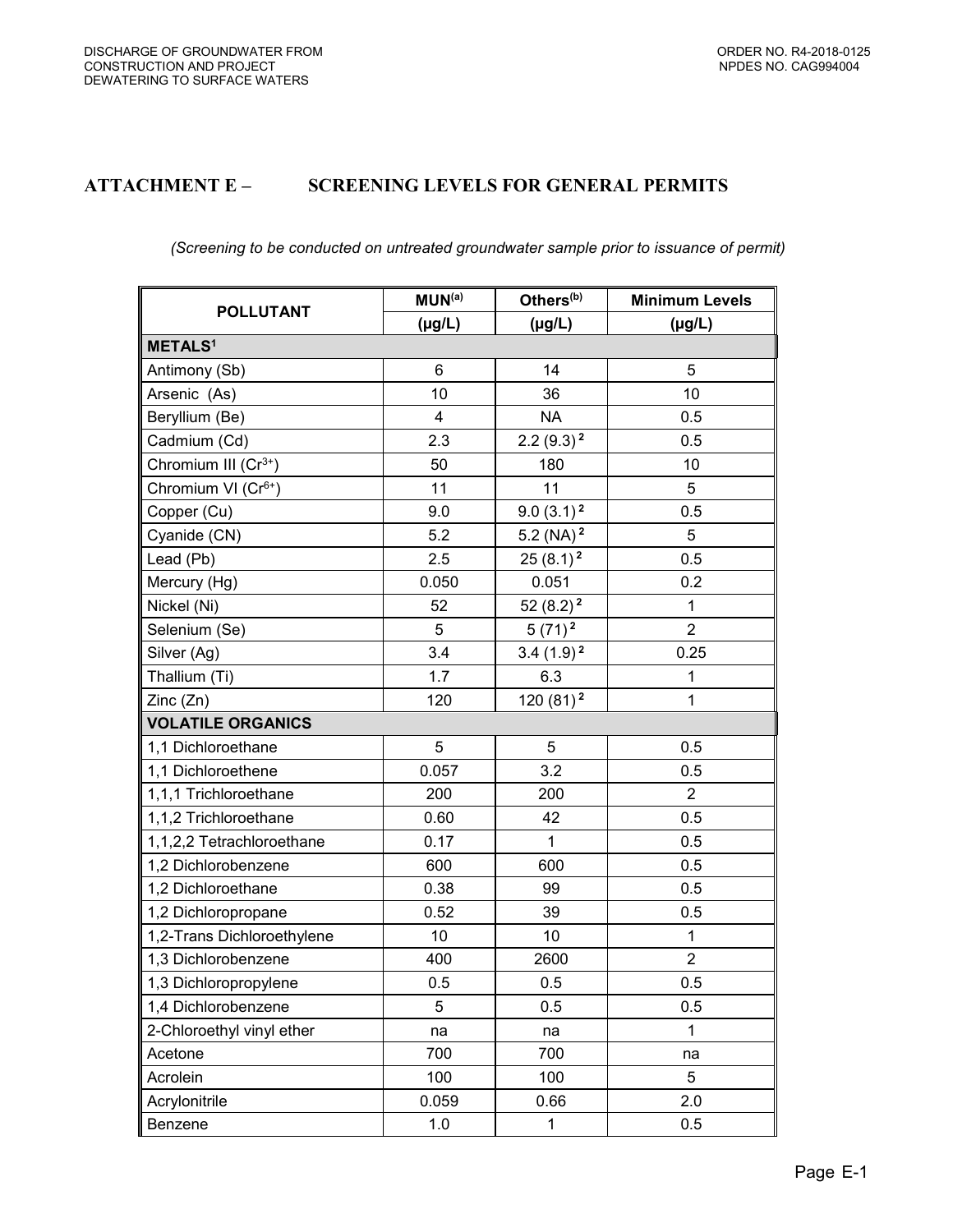| <b>POLLUTANT</b>                   | MUN <sup>(a)</sup> | Others <sup>(b)</sup> | <b>Minimum Levels</b> |
|------------------------------------|--------------------|-----------------------|-----------------------|
|                                    | $(\mu g/L)$        | $(\mu g/L)$           | $(\mu g/L)$           |
| Bromoform                          | 4.3                | 360                   | 0.5                   |
| Carbon Tetrachloride               | 0.25               | 0.5                   | 0.5                   |
| Chlorobenzene                      | 30                 | 21000                 | $\overline{2}$        |
| Chlorodibromo-methane              | 0.401              | 34                    | 0.5                   |
| Chloroethane                       | 100                | 100                   | $\overline{2}$        |
| Chloroform                         | 100                | 100                   | $\overline{2}$        |
| Dichlorobromo-methane              | 0.56               | 46                    | 0.5                   |
| Ethylbenzene                       | 700                | 700                   | $\overline{2}$        |
| Ethylene Dibromide                 | 0.05               | 0.05                  | na                    |
| Methyl Bromide                     | 10                 | 4000                  | 2.0                   |
| Methyl Chloride                    | 3                  | 3                     | 0.5                   |
| Methyl ethyl ketone                | 700                | 700                   | na                    |
| Methyl tertiary butyl ether (MTBE) | 5                  | 5                     | na                    |
| Methylene Chloride                 | 4.7                | 1600                  | 0.5                   |
| Tetrachloroethylene                | 0.8                | 8.85                  | 0.5                   |
| Toluene                            | 150                | 150                   | $\overline{2}$        |
| Trichloroethylene                  | 2.7                | 5                     | 0.5                   |
| Vinyl Chloride                     | 0.5                | 0.5                   | 0.5                   |
| Xylenes                            | 1750               | 1750                  | na                    |
| <b>SEMI-VOLATILE ORGANICS</b>      |                    |                       |                       |
| 1,2 Diphenylhydrazine              | 0.040              | 0.54                  | 1                     |
| 1,2,4 Trichlorobenzene             | 70                 | na                    | 5                     |
| 2 Chlorophenol                     | 120                | 400                   | 5                     |
| 2,4 Dichlorophenol                 | 93                 | 790                   | 5                     |
| 2,4 Dimethylphenol                 | 540                | 2300                  | $\overline{2}$        |
| 2,4 Dinitrophenol                  | 70                 | 14000                 | 5                     |
| 2,4 Dinitrotoluene                 | 0.11               | 9.1                   | 5                     |
| 2,4,6 Trichlorophenol              | 2.1                | 6.5                   | 10                    |
| 2,6 Dinitrotoluene                 | <b>NA</b>          | <b>NA</b>             | 5                     |
| 2-Nitrophenol                      | <b>NA</b>          | <b>NA</b>             | 10                    |
| 2-Chloronaphthalene                | 1700               | 4300                  | 10                    |
| 3,3' Dichlorobenzidine             | 0.04               | 0.077                 | 5                     |
| 3-Methyl-4-Chlorophenol            | na                 | na                    | 1                     |
| 2-Methyl-4,6-Dinitrophenol         | 13                 | 765                   | 5                     |
| 4-Nitrophenol                      | <b>NA</b>          | <b>NA</b>             | 5                     |
| 4-Bromophenyl phenyl ether         | NA                 | NA                    | 5                     |
| 4-Chlorophenyl phenyl ether        | <b>NA</b>          | <b>NA</b>             | 5                     |
| Acenaphthene                       | 1200               | 2700                  | 1                     |
| Acenaphthylene                     | <b>NA</b>          | <b>NA</b>             | 10                    |
| Anthracene                         | 9600               | 110000                | 5                     |
| Benzidine                          | 0.00012            | 0.00054               | 5                     |
| Benzo (a) Anthracene               | 0.0044             | 0.049                 | 5                     |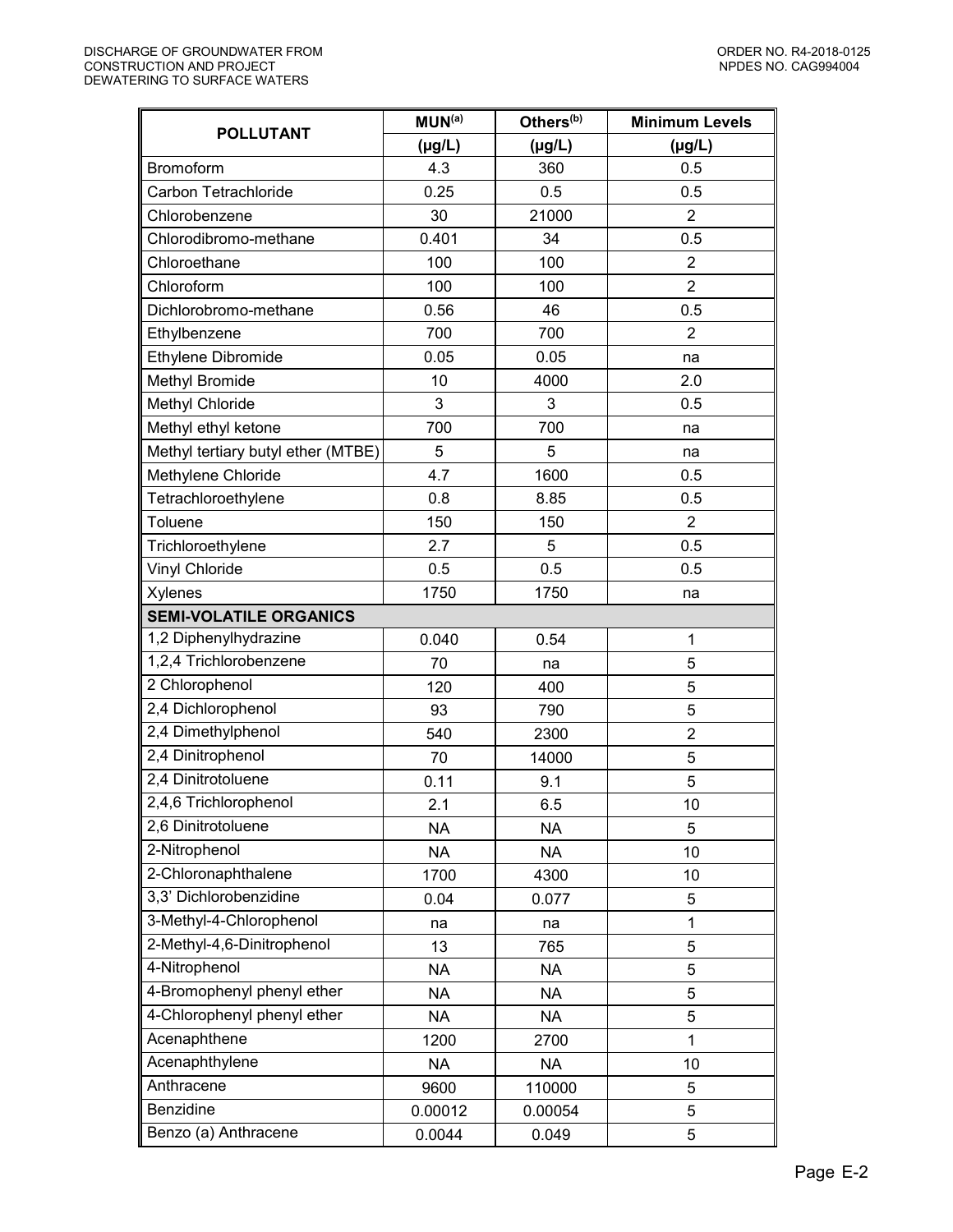| <b>POLLUTANT</b>               | MUN <sup>(a)</sup> | Others <sup>(b)</sup> | <b>Minimum Levels</b> |
|--------------------------------|--------------------|-----------------------|-----------------------|
|                                | $(\mu g/L)$        | $(\mu g/L)$           | $(\mu g/L)$           |
| Benzo (a) Pyrene               | 0.0044             | 0.049                 | $\overline{2}$        |
| Benzo (b) Fluoranthene         | 0.0044             | 0.049                 | 10                    |
| Benzo (g,h,i) Perylene         | <b>NA</b>          | <b>NA</b>             | 5                     |
| Benzo (k) Fluoranthene         | 0.0044             | 0.049                 | $\overline{2}$        |
| Bis (2-Chloroethoxyl) methane  | <b>NA</b>          | <b>NA</b>             | 5                     |
| Bis(2-Chloroethyl) ether       | 0.031              | 1.4                   | $\mathbf{1}$          |
| Bis(2-Chloroisopropyl) ether   | 1400               | 170000                | 10                    |
| Bis(2-Ethylhexyl) phthalate    | 1.8                | 5.9                   | 5                     |
| Butyl benzyl phthalate         | 3000               | 5200                  | 10                    |
| Chrysene                       | 0.0044             | 0.049                 | 5                     |
| Dibenzo(a,h)-anthracene        | 0.0044             | 0.049                 | 0.1                   |
| Diethyl phthalate              | 23000              | 120000                | 10                    |
| Dimethyl phthalate             | 313000             | 2900000               | 10                    |
| di-n-Butyl phthalate           | 2700               | 12000                 | 10                    |
| di-n-Octyl phthalate           | <b>NA</b>          | <b>NA</b>             | 10                    |
| Fluoranthene                   | 300                | 370                   | 10                    |
| Fluorene                       | 1300               | 14000                 | 10                    |
| Hexachlorobenzene              | 0.00075            | 0.00077               | 1                     |
| Hexachlorobutadiene            | 0.44               | 50                    | 1                     |
| Hexachloro-cyclopentadiene     | 50                 | 17000                 | 5                     |
| Hexachloroethane               | 1.9                | 8.9                   | 1                     |
| Indeno(1,2,3,cd)-pyrene        | 0.0044             | 0.049                 | 0.05                  |
| Isophorone                     | 8.4                | 600                   | 1                     |
| N-Nitrosodimethyl amine (NDMA) | 0.00069            | 8.1                   | 5                     |
| N-Nitroso-di-n-propyl amine    | 0.005              | 1.4                   | 5                     |
| N-Nitrosodiphenyl amine        | 5.0                | 16                    | 1                     |
| Naphthalene                    | 21                 | <b>NA</b>             | 10                    |
| Nitrobenzene                   | 17                 | 1900                  | 10                    |
| Pentachlorophenol              | 0.28               | 7.9                   | 1                     |
| Phenanthrene                   | NA                 | <b>NA</b>             | 5                     |
| Phenol                         | 21000              | 4600000               | 50                    |
| Pyrene                         | 960                | 11000                 | 10                    |
| <b>PESTICIDES AND PCBs</b>     |                    |                       |                       |
| $4,4'$ -DDD                    | 0.00083            | 0.00084               | 0.05                  |
| 4,4'-DDE                       | 0.00059            | 0.00059               | 0.05                  |
| $4,4'$ -DDT                    | 0.00059            | 0.00059               | 0.01                  |
| Alpha-Endosulfan               | 0.056              | 0.0087                | 0.02                  |
| Alpha-BHC                      | 0.0039             | 0.013                 | 0.01                  |
| Aldrin                         | 0.00013            | 0.00014               | 0.005                 |
| Beta-Endosulfan                | 0.056              | 0.0087                | 0.01                  |
| beta-BHC                       | 0.014              | 0.046                 | 0.005                 |
| Chlordane                      | 0.00057            | 0.00059               | 0.1                   |